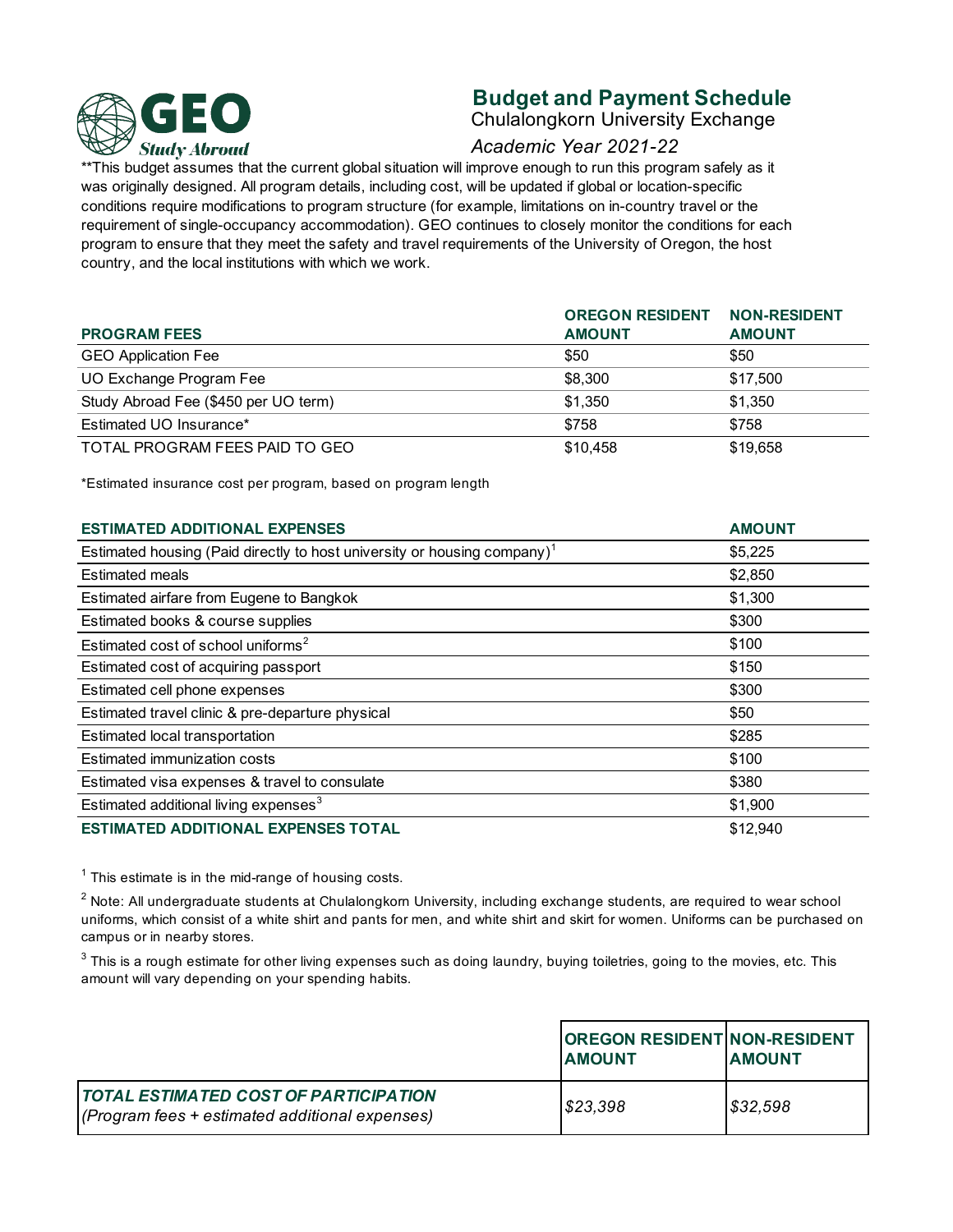## **PAYMENT SCHEDULE** (What is due when?)

**UO students:** GEO will charge all program fees to your UO Student Billing Account.

#### **Billing and Payment Schedule for UO Students**

| When you apply                     | An application fee of \$50 is due at the time of application; applications will not be considered<br>until the application fee is received. Once paid, the application fee is non-refundable under<br>any circumstances.                                                                                                                                                                                                                                                                                                                                                                                                                                                                                                                                                                                                                                                              |
|------------------------------------|---------------------------------------------------------------------------------------------------------------------------------------------------------------------------------------------------------------------------------------------------------------------------------------------------------------------------------------------------------------------------------------------------------------------------------------------------------------------------------------------------------------------------------------------------------------------------------------------------------------------------------------------------------------------------------------------------------------------------------------------------------------------------------------------------------------------------------------------------------------------------------------|
| When you are offered<br>acceptance | A non-refundable program deposit of \$500 is due within one week of acceptance or<br>nomination offer to confirm your space on the program. The program deposit is not an<br>additional fee but is part of the total GEO program fee.<br>Once a student has authorized GEO to charge the deposit to their UO student account, or<br>has submitted the deposit directly to GEO, the program deposit is non-refundable except in<br>cases where a student is denied acceptance to the program for which he or she has applied.<br>If the required application materials are not completed by the deadline, the application will be<br>considered abandoned and cancelled by GEO. In such cases, the deposit will not be<br>refunded. Students who fail to pay the program deposit by the first cancellation/deferral date<br>listed below will have their program application canceled. |
| $4 - 7$ weeks before you<br>depart | GEO will bill your UO Student Billing Account for the remainder of your program fee. This<br>amount will be due according to standard UO Payment and Due Dates. For programs that<br>take place over multiple terms, GEO will bill you a percentage of your fee over each term. For<br>more information about UO Payment and Due Dates, see this link:<br>https://ba.uoregon.edu/content/payments.                                                                                                                                                                                                                                                                                                                                                                                                                                                                                    |

Note: You will pay your housing costs according to the payment schedule of the host university or housing company. These costs may be due up to several months before the start of your program.

We encourage you to visit https://geo.uoregon.edu/scholarships to learn about scholarship and funding opportunities. Speak with a financial aid counselor regarding your current financial aid package.

https://geo.uoregon.edu/scholarships

# **CANCELLATION AND REFUND POLICY INFORMATION:**

*Important:* The GEO Cancellation and Deferral Policy is effective from the time a student agrees to pay their nonrefundable deposit or electronically signs the program commitment form, regardless of application or acceptance status. It is essential to read this policy before a potential cancellation or deferral takes place, in order to understand the ramifications.